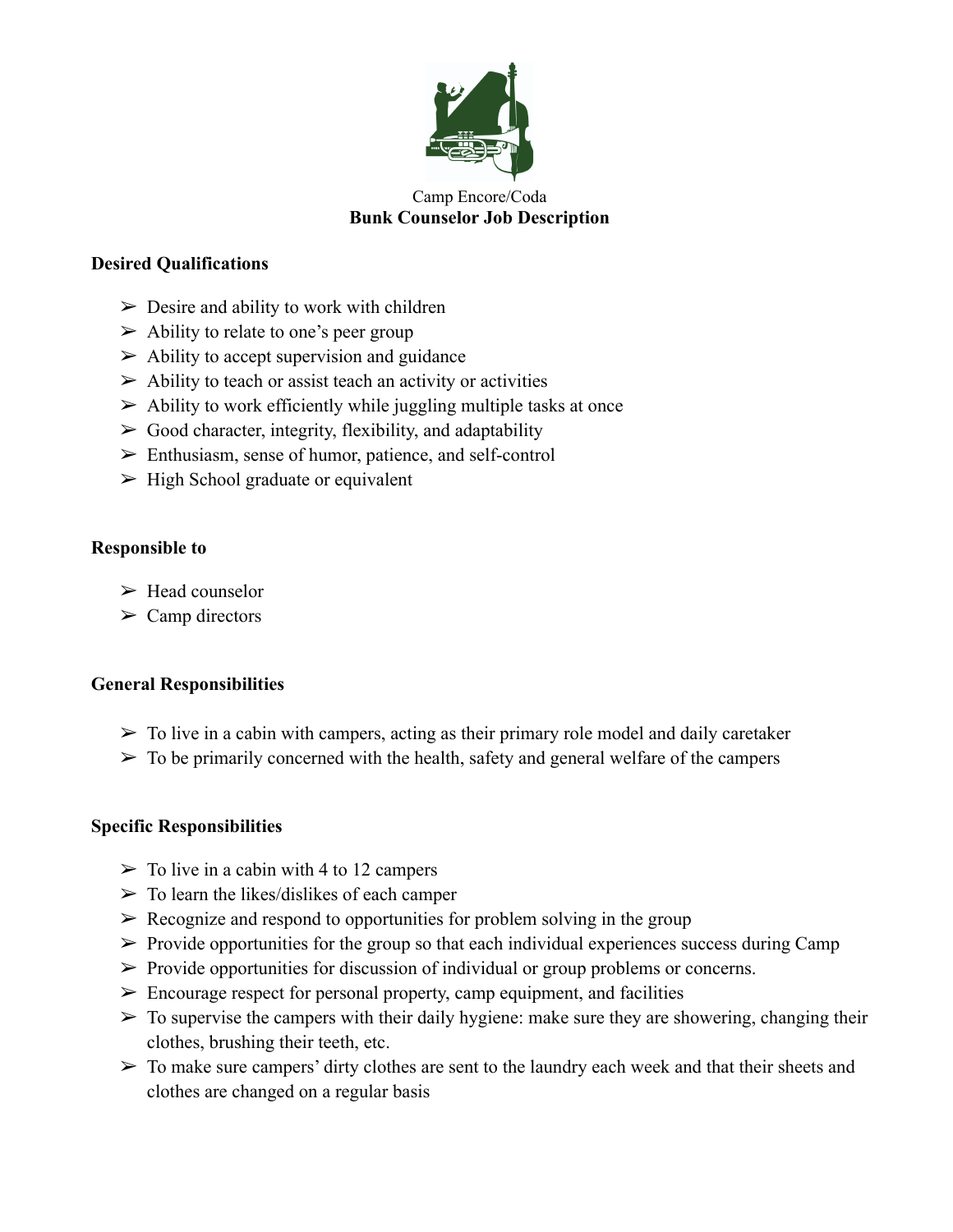- $\triangleright$  To make sure the campers are appropriately dressed for the weather and activities of the day
- $\triangleright$  To supervise the daily clean up of the cabin
- $\triangleright$  To eat meals with the campers, make sure they are at each meal, and make sure they are eating properly
- $\triangleright$  To inform the head counselor, nurse and/or directors of any concerns regarding the campers in their bunk
- $\triangleright$  To assist the head counselors with the implementation of the 4 special events days
- $\triangleright$  To attend all concerts, with the cabin group, and insure proper concert etiquette at the concert
- $\triangleright$  To attend and chaperone weekly dances
- $\triangleright$  To assist on 4 trip days based on the schedule set by the trip leader
- $\triangleright$  To attend the weekly cookout and campfire and assist the head counselors
- $\triangleright$  To remain in the cabin on alternating evenings and on evenings when all counselors are in the cabin
- $\triangleright$  To assist and/or lead all camp wide activities
- $\triangleright$  To set a fine example for the campers behavior based on one's personal behavior
- $\geq$  To have on average 5 hours per day of scheduled teaching or administrative work on regular class days.
- $\triangleright$  Roving
- ➢ Supervised Practice and Rest Hour as needed
- $\triangleright$  These are not the only duties to be performed. Some duties may be reassigned and other duties may be assigned as required.

## **COVID Policy**

Staff members will need to comply with all guidelines and requirements set by the State of Maine, the US CDC, and Camp Encore/Coda. These guidelines and requirements are constantly evolving and will not be known until the start of camp. They also may change during the camp season. Staff members will need to be flexible, comply with mask-wearing mandates, and be willing to assist with cleaning, supervision of camper hand washing, and other COVID related duties as required.

#### **Essential Functions**

- $\triangleright$  Ability to communicate and work with groups participating and provide necessary instruction to campers
- $\triangleright$  Ability to observe camper behavior, assess appropriateness of camper behavior, enforce appropriate safety regulations and emergency procedures, and apply appropriate behavior-management techniques
- $\triangleright$  Visual and auditory ability to identify and respond to environmental and other hazards related to the activity
- $\triangleright$  Have the energy, maturity, sound mind to work in a demanding job with children. and young adults